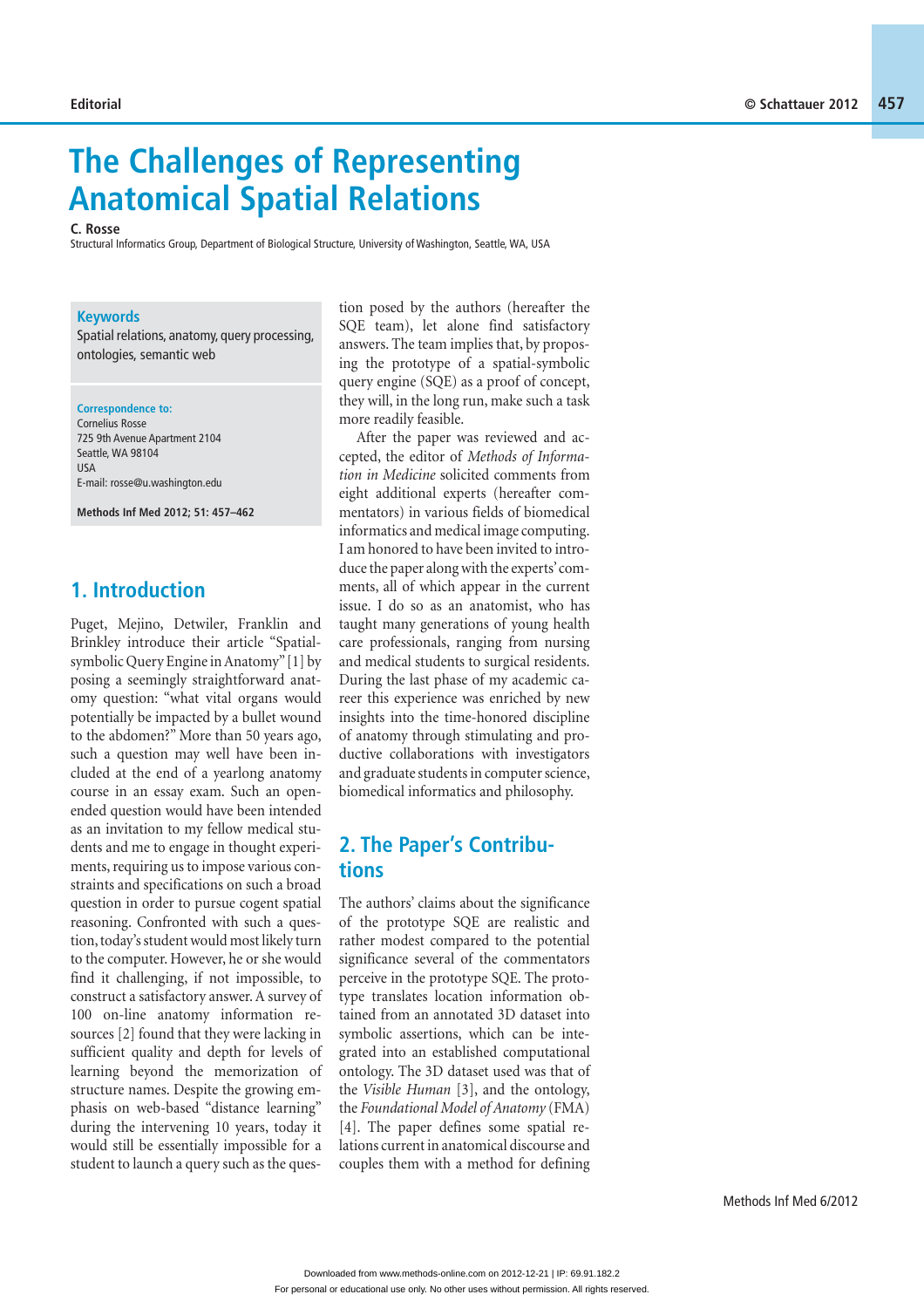query volumes in the image dataset. The team proposes a query formalism and processing methods for expressing and answering queries regarding spatial relationships among internal body parts. Such spatial query processing is implemented by the SQE. A web interface is also provided, enabling exploration of the computed spatial relationships by domain experts. Together these support evaluation and, in a longer term, may help build consensus on the definitions and representations of spatial relations between anatomical entities. The authors recognize that the evolving SQE in its current state may not qualify as an end-user application; rather, they propose it as a framework for the development of applications and the enhancement of he spatial information content of ontologies. The FMA is envisaged as the repository for such newly generated information.

The following remarks pertain to some of the desirable enhancements of the SQE suggested by the commentators and, perhaps more importantly, the envisaged challenges and benefits the continued development of the SQE could meet and realize. It is always a compliment for any work if its potential applications can be anticipated in several user domains beyond its own which, judging by the comments, is the case for this paper.

# **3. A Gold Standard of Anatomical Spatial Relations**

Basing the development of the SQE on a 3D image dataset derived from a single individual is perceived as the main limitation of the work. Another is the difference between the evaluation results recorded by two domain experts. Most of the other comments follow from these observations. Underlying these perceptions – explicitly stated or not – is the need for a *gold standard* of anatomical spatial relations, which could serve as a reference for detecting and representing anatomical variations. The notion of a gold standard in anatomy invokes the distinction between canonical anatomy (a generalized mental image of the body described in anatomy textbooks and hard-copy atlases, and taught in anatomy courses), and instantiated anatomy (encountered in individual

patients in clinical practice). Such a distinction is key to the context in which the FMA has been created [5]. The fact that the FMA has evolved into a widely used *reference ontology* for anatomical information called for by a variety of *application ontologies* and end-user programs, which are intended for assisting specific diagnostic and therapeutic tasks [e.g., 6–8], argues for the usefulness of a *canonical human*, not only in an ontological but also in a 3D graphical representation. I pose some questions relevant to this proposition.

#### **4. Is a 3D Graphical Canonical Human Feasible?**

The canonical human of the FMA is not the result of statistical averaging of anatomy for individuals of the species. Rather, the FMA's approach takes for granted the highly conserved nature of the morphogenetic processes that operate during prenatal and postnatal development. Provided that gene expression and other developmental processes proceed without interference, the result will be a fully formed, mature individual. Although such an idealized individual may only rarely or never exist in reality, its postulation is indispensable as a gold standard, or a universal reference. Anatomical and pathological variations in the structure of organisms, or that of their parts, and the relations among these parts, can be comprehended most readily through reference to such an idealized conceptualization: the *canonical human*. The canonical human of the FMA neglects to take into account the sequential morphologic and structural changes that distinguish stages of development, growth, aging and senescence. I venture to suggest, however, that the canonical human of the FMA could serve as a template reference for the creation of canonical humans at different phases of the life cycle, and also, as it has been used to a greater or lesser extent, for some other vertebrate species [9, 10].

Is it possible to create an atlas equivalent to a canonical human visualized in 3D? How could it be obtained and is there a need for it?

Several 3D datasets are now available from serially sectioned human cadavers, in

which many anatomical entities have been segmented and annotated (e.g. [3, 11]). It is not clear, however, to what extent the size, shape and spatial relations have been distorted in these specimens as a result of the varying status of health at the time of death, the causes of death, and the postmortem infusion of large amounts of preservatives and colored contrast media.

Were it ethically justifiable, could comprehensive datasets obtained from a male and a female individual of average body build and in a proven perfect state of health serve as a 3D graphical gold standard?

The commentators may have their own cogent reasons for not considering such an option. They advocate instead statistical approaches, which make use of advanced 3D visualization methods for clinical imaging. Their primary interest seems to be in individual variations of anatomy. Evidently, for the SQE to realize its potential in clinical imaging, it should represent ranges of variation in the query volumes it specifies in terms of qualitative anatomical coordinates.

# **5. What Is the Nature of Individual Anatomical Variation?**

Anatomy education, textbooks and hard copy atlases pay little or no attention to variation, which is consistent with their mission. Variations in the body's structure assume importance, however, in fields such as clinical practice and industry that deal with individuals. Leaving aside space-occupying pathological entities that may cause significant changes in the shape and relations of otherwise normal anatomical structures, variations in the body's structure fall into different categories: anatomical variants and congenital abnormalities, as well as variations in the size and shape of whole individuals or of their selective body parts.

Anatomical variants and congenital abnormalities result from some infidelity in, or disruption of, the morphogenetic program. The distinction between them is fuzzy, depending on whether or not there is a resulting functional impairment. For example, a 13th pair of ribs in the lumbar

Methods Inf Med 6/2012 © Schattauer 2012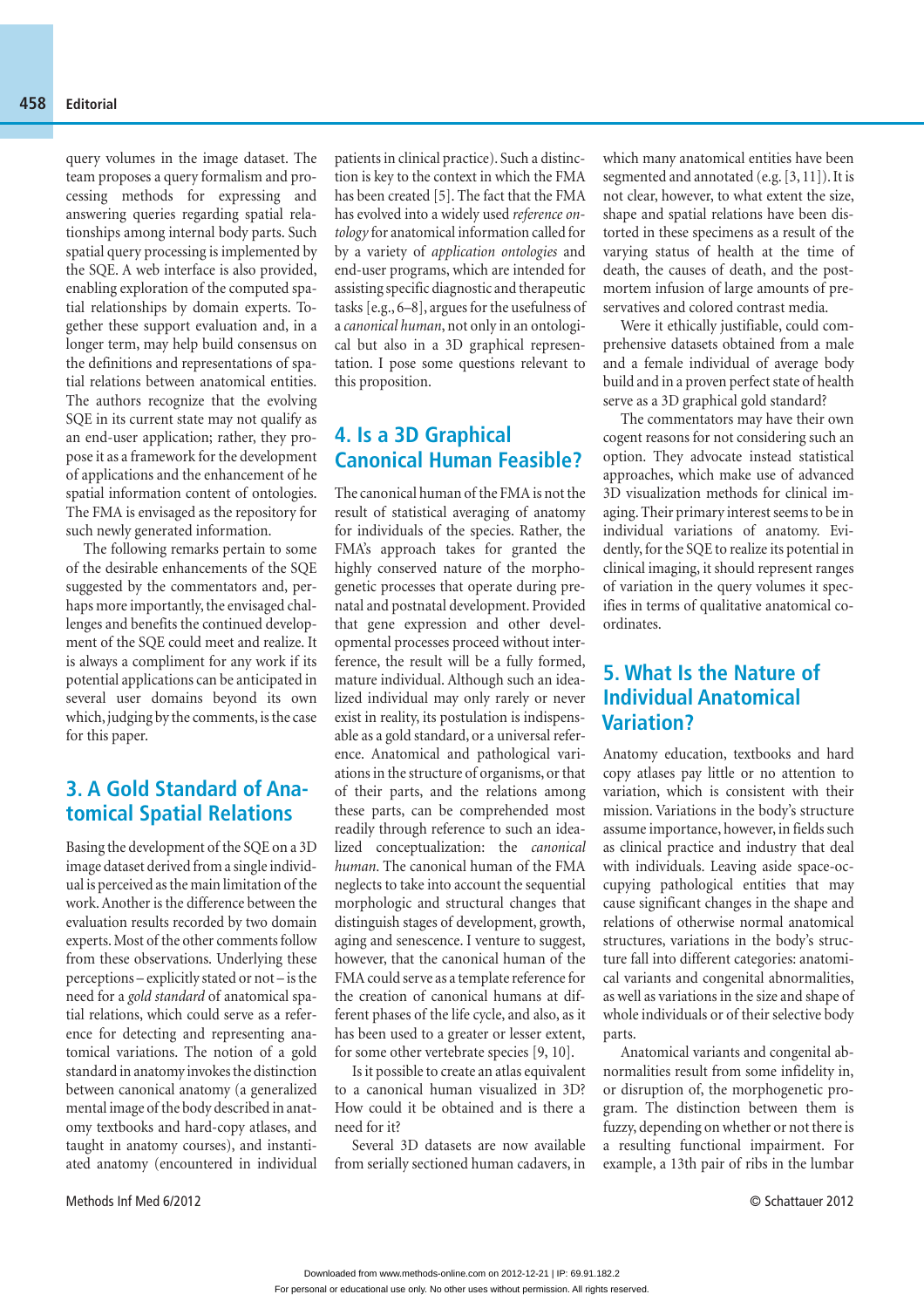region will be detected only as an incidental radiological finding. However, if the supernumerary rib is located in the neck, it may give rise to compression of neurovascular structures leading to functional impairment in the upper limb. Although the mechanism for generating these extra pairs of structures is likely to be quite similar, should one be regarded as an anatomical variant and the other a congenital abnormality? The author of an ontology may well have to make such a decision. Also, there is variation in the spatial relations of thoracic, abdominal and pelvic viscera not only in cases of curvatures of the spine, but also resulting from movements of the diaphragm and the degree of distension of the bladder or the pregnant uterus. Should a gold standard, ontological or graphical, account for such displacements?

The commentators, however, do not seem to be concerned with such variations; their primary focus of interest is person-toperson variations attendant on differences in gender, age and body size. Although they are of obvious importance in the construction of prostheses, for instance, such variations seem inconsequential to an anatomist. This assertion is by no means intended to belittle the focus in the discussion; rather it is meant to highlight the complexity of dealing with variations. Perhaps the need for addressing person-to-person variations is best illustrated by the call for refinements in the methods for defining a target volume for radiation therapy.

The needed information is most likely to be generated by advanced methods of 3D visualization and medical image computing. Statistically averaged anatomical representations, such as shape models, are already employed for improving segmentation and intraoperative cortical mapping of functional sites [see comments by Handels and 12]. Although they smooth out much anatomical detail of interest to anatomists, such statistical models also hold promise for capturing the range of variation in the extent of the image volumes in which a particular spatial relation holds between a query or target structure and its referent. This kind of information would be impossible to obtain through other means. Yet, once obtained by some method, ranges in the variation of the size, shape and spatial disposition of anatomical entities can be readily accommodated in ontologies such as the FMA.

There are multiple advantages of representing such information with the machinery of ontology. Although the apprehension of spatial relations among anatomical and pathological entities may be more intuitive from 3D data than from ontological assertions, discourse and records in clinical domains demand that such relations observed in images be expressed semantically using terminology that accommodates the different naming conventions of diverse fields. The facility exists in the FMA for associating image equivalents with their preferred terms as well as their synonyms [13]. Moreover, information pertaining to the spatial disposition of anatomical entities needs to be correlated with other structural relations better captured in an ontology than in a 3D visualization. These relations include parthood, containment, boundaries, attachments and continuities of cavitated and solid anatomical structures. Also, some anatomical entities defy visualization by current imaging modalities. An ontology can represent such structures and insert their graphically generated 3D models among the visualizable entities in concordance with appropriate relations defined by an ontology.

### **6. What Are the Challenges of Defining Anatomical Spatial Relations?**

The definitions of anatomical spatial relations are ambiguous and more problematic than that of physical anatomical entities, a point noted for example by Pommert. Yet, a critical requirement for a gold standard is the elimination of ambiguity in the meaning of the terms that it employs as identifiers for the entities under the purview of its domain. Such semantic consistency is assured through principled definitions (14, 15) and the correlation of synonyms associated with the defined entities. The requirement applies equally to gold standards of text-based and image-based information resources. In order to allow evaluation of the validity of definitions, their authors must declare the principles and methods according to which they have constructed the definitions. Schulz's comments pertain to this point. I will deal in some detail with Schulz's reservations because of their importance in general and in particular for the current paper. Also, Schulz is a careful and critical thinker who has contributed extensively to ontological considerations of anatomical location, and is well positioned for criticizing the spatial definitions created for the SQE. First I establish the background with some general comments.

Anatomy texts intended for different user populations vary in the emphasis they place on spatial relations. Among those structured vocabularies and ontologies in the biomedical domain that include anatomical information, the FMA was the first to take account of structural and spatial relations other than *part\_ of* [16, 17]. Indeed, it was this work that sparked the motivation for the establishment of a high-level *Relation Ontology* [15] which, as well as encompassing domains other than anatomy, transcribed selected FMA definitions as axiomatic assertions. Currently the FMA includes a detailed ontology of structural relations in section 4.9 of [4], which distinguishes between a variety of location relations<sup>a</sup>. One of these relations, 'relative *anatomical position*', asserts the relative position of a target entity to a referent entity. For example, the relative position of target structure esophagus *has\_ location\_ posterior\_ to* the referent structure heart. This relation may hold true in the same query volume for more than one target structure (e.g., vertebral column, in the current example). Of all spatial relations in the FMA, at present, '*relative anatomical position*' is the least adequately defined and instantiated. A motivation for the development of the SQE by the Structural Informatics Group was the development of semi-automated methods to relieve the burden of manually instantiating pair-wise relations among the vast number of spatially related anatomical entities. Although data entry with the use of SQE has not yet begun, the prototype SQE was submitted

a

A similar ontology has been recently proposed by Coulter and Leopold [18].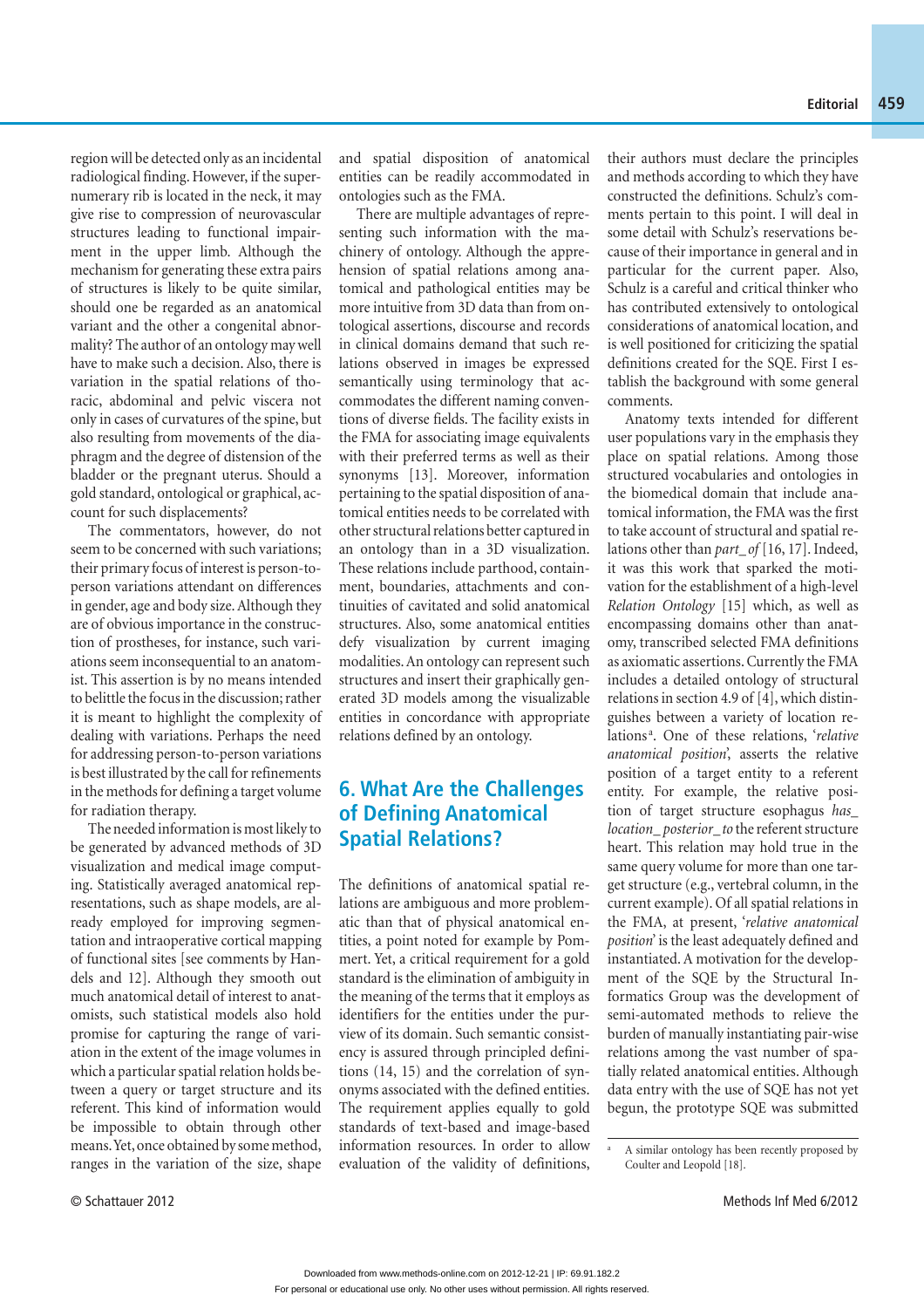for publication with the intent of stimulating interest in collaborative, online data entry. The input gleaned from the invited discussion comes as an unexpected bonus.

Schulz takes issue with the SQE's method for defining the query volume in which a particular '*relative anatomical position*' relation holds. The difference between him and the SQE team can be accounted for by the different assumptions each party makes. Schulz approaches the definition of the query volume from the point of view of an observer. Consequently the query volume would vary according to the distance of the observer from the query object (hereafter 'referent') and according to the perceived angle between the referent and target objects. My contention, along with that of the SQE team, is that in a reference ontology (e.g., FMA) or in a reference 3D dataset (e.g., by default, the Visible Human), the query volume for any anatomical entity should be invariant for any given relative anatomical position relation. We eliminate reference to any observer and any perceived angle between referent and target objects. We justify our assumptions based on the following considerations.

The first line or reasoning takes for granted the highly conserved nature of morphogenetic regulation. In a vertebrate organism location relations of its anatomical entities, including relative anatomical position, are constant, regardless of the orientation in 3D space of the organism itself or that of its observer. Anatomical relations are established during the process of gastrulation in the early embryo, as a result of the coordinated expression of groups of genes involved in morphogenesis. Cohorts of cells migrating through the primitive node (a morphogenetic organizer) spread out in different directions: those that form the notochord establish the organism's axis and thus determine the embryo's rostral, or cephalic pole (corresponding to the vertex), and the caudal pole (corresponding to the tip of the tail or the coccyx). The primitive node also influences which of the laterally migrating cells should spread out to the right or the left of the notochord, determining left and right sidedness. The body surface of the embryo overlying the notochord (presumptive vertebral column) specifies the dorsal aspect of the embryo;

the surface overlying the developing heart and gut the ventral aspect. This highly conserved *Bauplan* establishes the foundation for virtual planes and qualitative coordinates which serve for conceptualizing the relative position of other developing entities that are likewise determined by coordinated gene expression.

These planes and coordinates, designated by time-honoured usage, are employed for the spatial subdivision of preand postnatal vertebrates. Sagittal planes parallel the one that transects the notochord longitudinally and also passes through the rostral and caudal poles of the embryo. Transverse planes, positioned at right angles to sagittal planes, divide the notochord and body into rostral and caudal portions; and coronal planes, at right angles to both sagittal and transverse planes, into dorsal and ventral portions.

Terms such as ventral and dorsal (equivalent in some anatomical usage to the terms anterior and posterior, respectively) are regarded in conventional anatomical discourse as location descriptors; hence the designation of the class these terms instantiate as 'qualitative anatomical coordinates'. In terms of the constraints of a principled ontology, however, they serve as qualifiers or attributes of some location relation. To help us disambiguate the current semantic inconsistencies, let us regard qualitative anatomical coordinates as vectors, each having an origin, directionality and target. A referent object serves as the origin of a vector, which ultimately intersects some point of the body surface. This point, as well as any other entity (anatomical, pathological or foreign) intersected by the vector is regarded as the target of the vector. Reversing the role of target and referent reverses the direction of the vector and accounts for the inverse of the relation. For example, in a vertebrate embryo, the target developing sternum *has\_ location\_ ventral\_ to* the referent developing heart; inversely, the target heart *has\_ location\_ dorsal\_ to* the referent sternum. The terms designating these coordinates are used not only for indicating directions, but also as adjectives to distinguish similar anatomical entities (e.g., the ventral pancreatic bud from the dorsal pancreatic bud; right humerus from left

humerus). Similarly, these terms also serve for distinguishing different surfaces and parts of an anatomical structure.

We now proceed to a thought experiment and equate qualitative anatomical coordinates (vectors) with parallel rays in a beam of light – such as those emanating from the sun – that run at right angles to one of the three kinds of virtual cardinal planes. Then, for example, the rays that intersect a coronal plane can be defined as ventral and dorsal coordinates respectively, depending on whether the beam illuminates the dorsal or ventral body surface of a vertebrate embryo. The other coordinates can similarly be defined with reference to virtual planes other than coronal.

Cardinal virtual planes and qualitative coordinates, most readily defined in an embryo, are renamed in postnatal vertebrate anatomy. The inconsistency alluded to above is introduced largely by this naming convention. For example, in human anatomy the equivalent term for ventral becomes anterior (meaning toward the front) whereas the same vector in quadrupeds points not ventrally but toward the head (vertex), as in the embryo. The inverse term 'posterior' corresponds to 'dorsal' in bipeds, but to 'caudal' in quadrupeds. Thus the assertion sternum *has\_ location\_ anterior\_ to* heart is valid in human beings but not in a rat or a mouse. Such inconsistencies in terminology impact on the determination of phylogenetic equivalents of anatomical structures in humans and other vertebrates (e.g. [9]), which can be of concern when drawing conclusions from experimental models of human disease. Also, because of these inconsistencies, the formulation of ontologically sound definitions for these qualitative coordinates becomes particularly challenging.

The second line of reasoning extends our thought experiment more directly to Schulz's concerns about the SQE team's definition of a query volume. We adopt the notion of shadow volume, introduced in computer graphics to denote a technique used for adding shadows to a rendered scene [19]. By shadow volume we mean the umbra of the shadow cast by an anatomical structure illuminated by imaginary parallel rays of light, under the same conditions described above. (The umbra is that part of

Methods Inf Med 6/2012 © Schattauer 2012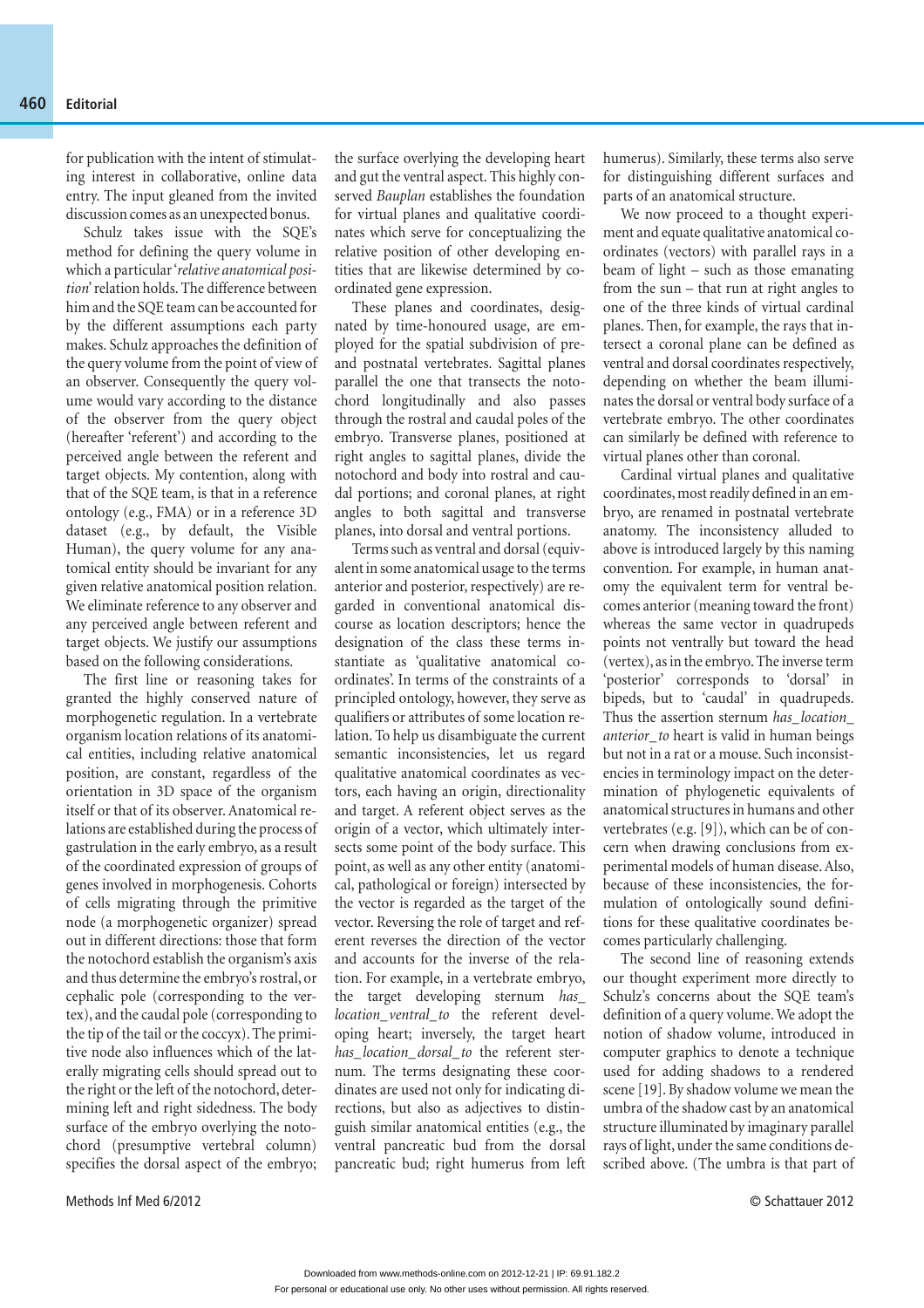the shadow space which receives no light from the source.) We assume all anatomical entities intercepted by the beam of light to be transparent, except the referent object. Then the shadow volume of the referent will be bounded by the shadowed surface of the referent, the area of the body surface intercepted by the umbra, and the interface between the umbra and the illuminated region around the umbra. We can then declare that any of the parts, or the whole, of a 3D anatomical entity that are encompassed within (in other words, overlapped by) the umbra be regarded as having a 'relative anatomical position anterior to the referent, if the beam of light illuminates the posterior body surface. (Posterior body surface can be defined as the subdivision of the body surface that overlies the vertebral column and its associated structures and is illuminated by parallel rays of light that intercept a coronal plane.) Since '*has\_ location*' is an ontological ancestor of the '*relative anatomical position*' relation cl*ass, the assertion 'has\_ location\_ anterior\_ to*', or even '*an terior\_ to*' are equally valid, and may be preferred by those users who have no need for expressing the relation with maximum semantic specificity. However, such seman tic specificity is a requirement in a reference ontology. Other relative location relations can be readily defined by orienting the light rays perpendicular to any of the other cardinal virtual planes, or to any oblique plane intermediate between them.

With respect to Schulz's reservation, we can note that viewed in any plane, the boundaries between the umbra cast by a referent and the surrounding illuminated (or transparent) region will be parallel. Definitions will be introduced in the FMA for the classes and ontological descendants of '*qualitative anatomical coordinate*' and '*relative anatomical position*' in accord with the above considerations.

It is perhaps pertinent to note here that the SQE team sets a threshold for including an entity in a particular query volume. This facility may be useful for certain applications. However, as proposed in the foregoing, an ontology or a 3D dataset that serves as a general reference should include the target entity in the set of entities related to the referent if any part of that target entity falls within its shadow volume. After all,

although the resulting injury may be of different degrees of severity, the heart will be injured regardless of whether 1% or 50 % of its volume has been damaged by a projectile. Also, the discrepancy in the raters' scoring may be largely attributed to the predilection of anatomists to think in terms of whole anatomical entities when it comes to satisfying a particular spatial relation. Experts though they may be, they may find it difficult to reason with percentages in contexts, such as the evaluation of the SQE.

#### **7. Concluding Remarks**

The significance of a scientific publication may be judged not only by the discoveries it reports, but also by the perspectives it opens up for shedding new light on, or improving, existing knowledge. The comments by the invited experts along with my own remarks suggest that the paper by Puget et al. [1] satisfies the latter criterion.

In the Discussion following this editorial, Kulikowski relates the SQE team's contributions to the work pursued by the Structural Informatics Group at the University of Washington over more than three decades. This work has been motivated since the inception of the Group by the hypothesis that biological structure provides an organizational framework for the computable representation of all biomedical entities [20, 21], since anatomical structures are the independent continuants on which, in an ontological context, physiological and pathological processes depend [22]. With the Digital Anatomist atlases [23] the Group has pioneered the rendering, in high fidelity 3D, of anatomical structures and regions, which motivated the National Library of Medicine's *Visible Human* project [3], as well as the prototype of the FMA ontology [24] as the anatomical enhancement of NLM's Unified Medical Language System.

The SQE prototype is a significant milestone in the pursuit of the Group's motivating hypothesis because, as Blake points out, it provides a so-called *mashup* for linking up independent and public domain spatial (image-based) and symbolic databases. It also enables access to these novel *knowledge spaces* over a web-service through which such 'spaces' can be enriched as well as queried. In the broadest sense, Moura envisages in the Discussion the potential contributions the SQE can make in "eHealth" by starting out with a seemingly simple problem, and then revealing how the unexpectedly complex solution can be approached by an innovative strategy.

Having been closely associated with the Structural Informatics Group and being aware of the genesis of the SQE, I would like to highlight the benefits of handing a thorny problem to a group of budding investigators and supporting them in coming up with unanticipated solutions. After decades of promoting spatial reasoning by generations of students and trainees in the health profession, the SQE initiative gave me the impetus to rethink and clarify the ontology of anatomical spatial relations, which I discuss in this editorial.

At a time when the teaching of anatomical reasoning through student-teacher interactions is being replaced by independent learning through interacting with a computer, it is critical that online educational resources go beyond fostering rote memorization and promote reasoning. The SQE could be the first step toward such an objective. Indeed, as a result of its foreseeable evolution, the SQE may promote the interactive construction of a 3D anatomical scene, a reverse exercise to dissection. Such an exercise could make use of a knowledge space that can access realistic 3D models of anatomical entities and enable corrections in faulty reasoning about anatomical relations supported by computational ontologies within the space. Students learning anatomy with the aid of such resources should have no problem reasoning their way along the track of a bullet passing through the abdomen.

#### **References**

- 1. Puget A, Mejino JLV, Detwiler LT, Franklin JD, Brinkley JF. Spatial-symbolic Query Engine in Anatomy. Methods Inf Med 2012; 51 (6): 463 – 478.
- 2. Kim S, Brinkley JF, Rosse C. A profile of on-line anatomy information resources: design and instructional implications. Clin Anat 2003; 16: 55 –71.
- 3. Ackerman MJ. The Visible Human Project: a resource for education. Academic Medicine 1999; 74  $(6): 667 - 670.$

© Schattauer 2012 Methods Inf Med 6/2012